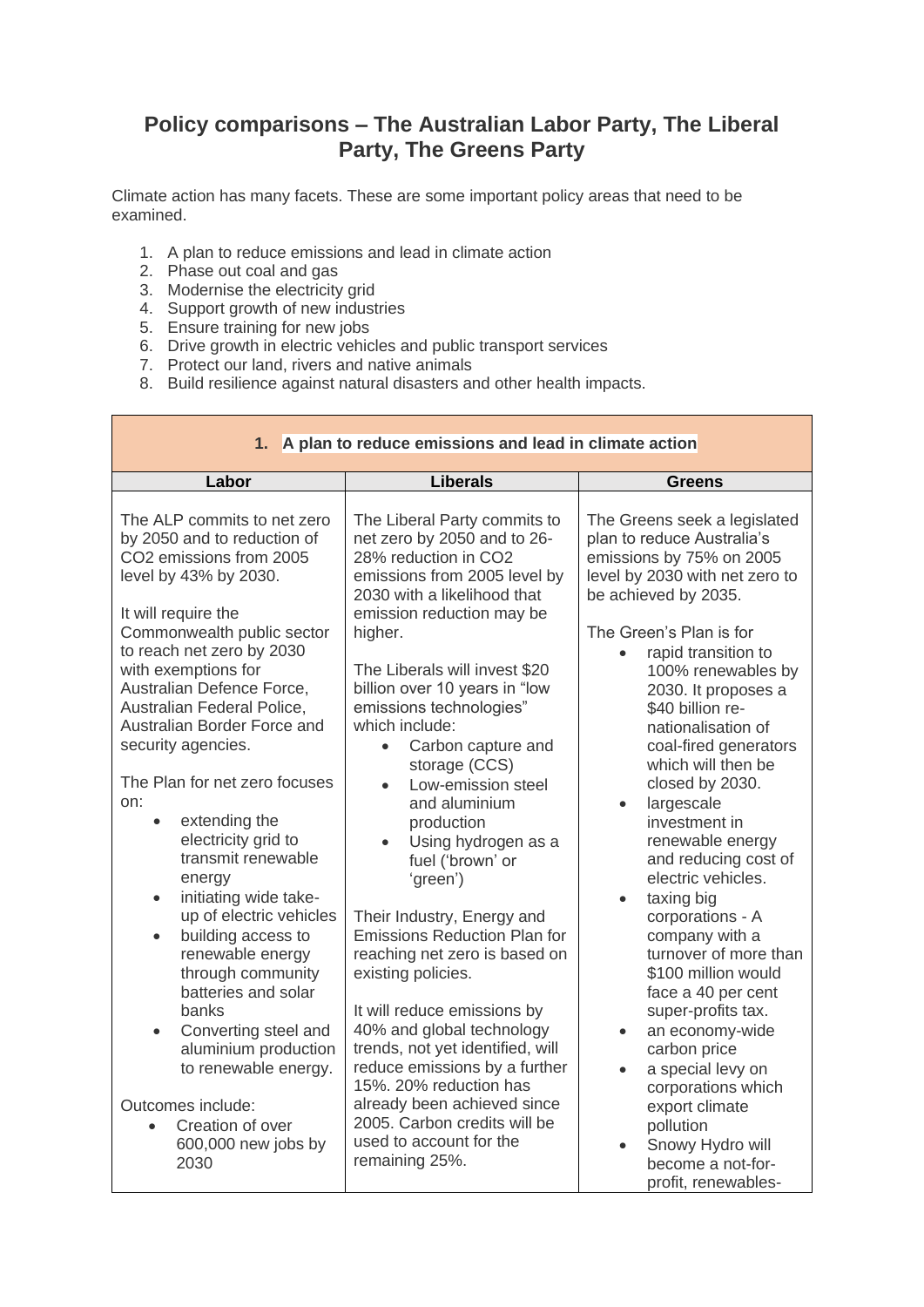| power prices cut by<br>\$275 per year per<br>household by 2025.<br>The ALP seeks to provide<br>leadership at the national<br>level rather than leaving<br>action to individual states to<br>do their own thing.<br>The ALP will re-establish | It aims to:<br>ensure that<br>$\bullet$<br>responsibility for<br>taking action on<br>climate change does<br>not fall unfairly on<br>rural and regional<br>Australians.<br>keep household<br>$\bullet$<br>power bills down<br>ensure reliable<br>$\bullet$                                                                  | only generator and<br>retailer of electricity<br>investment in a<br>Hunter Valley gas<br>plant will be<br>discontinued |
|----------------------------------------------------------------------------------------------------------------------------------------------------------------------------------------------------------------------------------------------|----------------------------------------------------------------------------------------------------------------------------------------------------------------------------------------------------------------------------------------------------------------------------------------------------------------------------|------------------------------------------------------------------------------------------------------------------------|
| leadership by restoring the<br>independent role of the<br>Climate Change Authority,<br>while keeping decision-<br>making and accountability<br>with Government and<br>introducing new annual<br>Parliamentary reporting by<br>the Minister.  | electricity supply by<br>demanding a<br>technology neutral<br>approach by<br>regulators.<br>protect traditional<br>$\bullet$<br>industries and their<br>employees<br>shield the nation from<br>negative impacts of<br>changes in world<br>economies<br>position industries<br>and regions to exploit<br>new opportunities. |                                                                                                                        |
|                                                                                                                                                                                                                                              | The Liberals reject targets<br>and mandates which are<br>considered reckless or<br>intrusive.                                                                                                                                                                                                                              |                                                                                                                        |
|                                                                                                                                                                                                                                              | The Plan rules out taxes or a<br>legislated mechanism. It<br>includes 5 yearly reviews.                                                                                                                                                                                                                                    |                                                                                                                        |
|                                                                                                                                                                                                                                              | It will continue to invest in<br>renewable technologies while<br>keeping electric prices low by                                                                                                                                                                                                                            |                                                                                                                        |

| 2. Phase out coal and gas                                                                                                                                                                                  |                                                                                                                                                                                                              |                                                                                                                                                                                                                                |
|------------------------------------------------------------------------------------------------------------------------------------------------------------------------------------------------------------|--------------------------------------------------------------------------------------------------------------------------------------------------------------------------------------------------------------|--------------------------------------------------------------------------------------------------------------------------------------------------------------------------------------------------------------------------------|
| Labor                                                                                                                                                                                                      | <b>Liberals</b>                                                                                                                                                                                              | <b>Greens</b>                                                                                                                                                                                                                  |
| The ALP will<br>provide a roadmap for<br>$\bullet$<br>replacement of coal<br>fired power stations<br>(as they become non-<br>viable) with<br>renewable energy<br>sources. It will not<br>commit to funding | The Liberals strategy is:<br>commitment to a gas-<br>fired recovery' after<br>COVID19.<br>gas is viewed as a<br>transition fuel with<br>fewer carbon<br>emissions than coal<br>and able to<br>compensate for | The Greens will<br>ban political<br>donations from fossil<br>fuel companies.<br>ban the construction<br>$\bullet$<br>of new coal, gas and<br>oil infrastructure<br>phase out burning<br>and export of thermal<br>coal by 2030. |

Ť.

 $\blacksquare$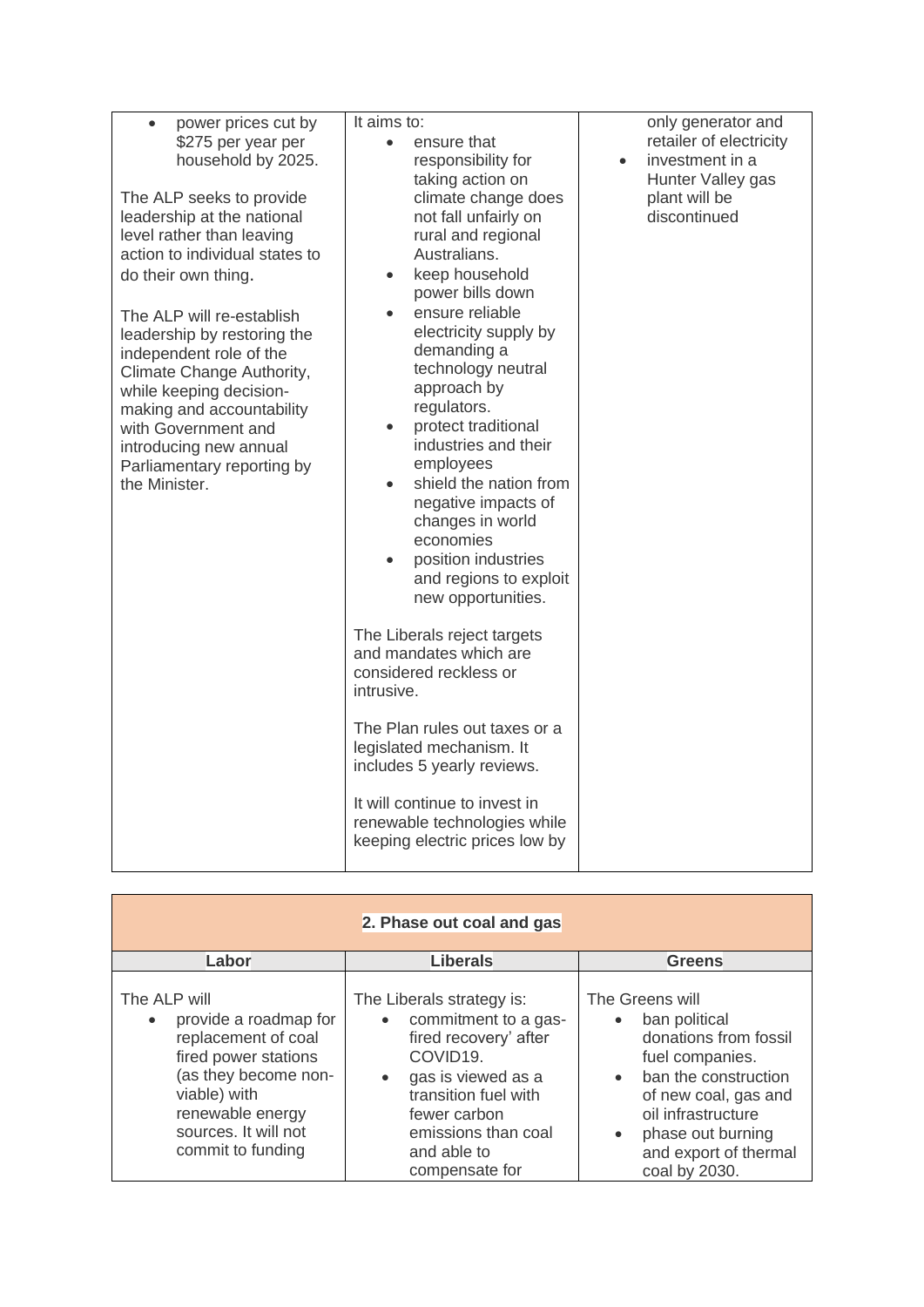| electricity generators.<br>strengthen the<br>$\bullet$<br>existing Government<br>Safeguard<br>Mechanism so that<br>the level of allowable<br>emissions from the<br>burning of fossil fuels<br>will be reduced in line<br>with the economy-<br>wide progress<br>towards net zero by<br>2050. Protection will<br>be offered to<br>companies that are<br>internationally trade<br>exposed, so that they<br>will not face a greater<br>constraint than their<br>competitors.<br>support the current<br>$\bullet$<br>export of coal and<br>support government<br>funding for<br>exploration and<br>development of new<br>coal and gas mines<br>and oil reserves. | irregular energy from<br>wind and solar.<br>carbon capture and<br>$\bullet$<br>storage is a core part<br>of this strategy and is<br>driven through the<br><b>Climate Change</b><br>Authority and the<br>financing<br>mechanisms of<br>ARENA and CCFC.<br>to invest \$600 million<br>$\bullet$<br>for the establishment<br>of a new gas-fired<br>generator in the<br>Hunter Valley, to be<br>managed by Snowy<br>Hydro.<br>strongly supports the<br>$\bullet$<br>continued export of<br>coal, gas and oil and<br>seeks to grow those<br>industries by<br>providing financial<br>support for<br>exploration and<br>mining including<br>current subsidies for<br>transport and related<br>infrastructure. | phase out the<br>metallurgical coal<br>industry by 2040.<br>stop subsidies to big coal, oil<br>and gas companies and<br>reinvest the money in clean<br>energy transition. |
|-------------------------------------------------------------------------------------------------------------------------------------------------------------------------------------------------------------------------------------------------------------------------------------------------------------------------------------------------------------------------------------------------------------------------------------------------------------------------------------------------------------------------------------------------------------------------------------------------------------------------------------------------------------|--------------------------------------------------------------------------------------------------------------------------------------------------------------------------------------------------------------------------------------------------------------------------------------------------------------------------------------------------------------------------------------------------------------------------------------------------------------------------------------------------------------------------------------------------------------------------------------------------------------------------------------------------------------------------------------------------------|---------------------------------------------------------------------------------------------------------------------------------------------------------------------------|
| support government<br>$\bullet$<br>funding for carbon<br>capture and storage<br>projects.<br>assist some<br>households to replace<br>gas appliances with<br>electric appliances.<br>provide direct<br>$\bullet$<br>financial support for<br>measures that<br>improve energy<br>efficiency within<br>existing industries.                                                                                                                                                                                                                                                                                                                                    | The Safeguard<br>Mechanism applies to<br>high emitting<br>companies that have<br>Scope 1 emissions of<br>more than 100,000<br>tonnes of CO2.<br>Allowable emission<br>levels are set at<br>'business as usual',<br>with the requirement<br>to buy government<br>certified carbon<br>credits above these<br>levels. The aim is not<br>to reduce emissions<br>but to stabilise them<br>at existing levels.                                                                                                                                                                                                                                                                                               |                                                                                                                                                                           |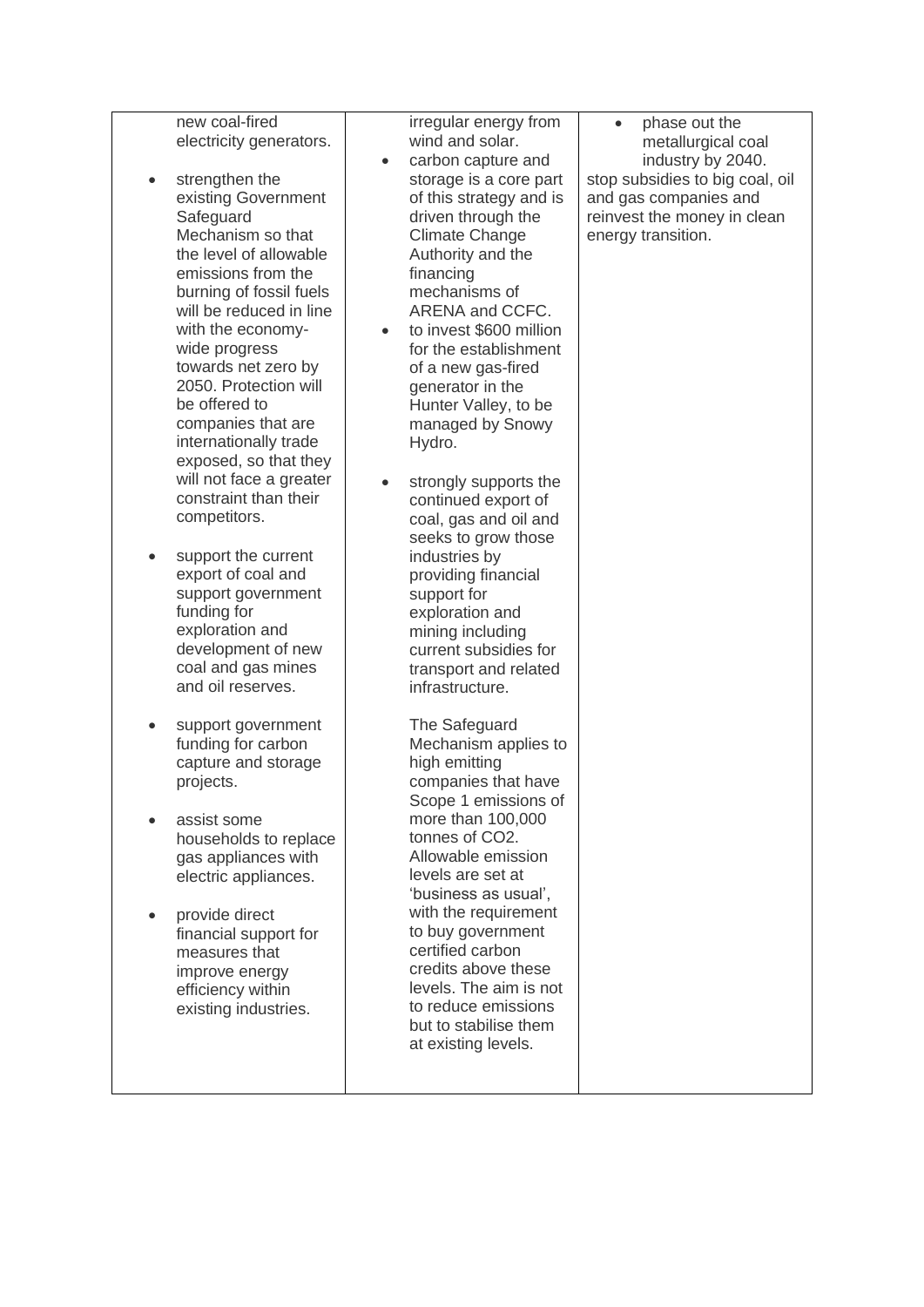| 3. Modernise the electricity grid                                                                                                                                                                                                                                                                                                                                                                                                                                                                                                                                                                                                        |                                                                                                                                                                                                                                                                                                                                                                                                                                                                                                |                                                                                                                                                                                  |
|------------------------------------------------------------------------------------------------------------------------------------------------------------------------------------------------------------------------------------------------------------------------------------------------------------------------------------------------------------------------------------------------------------------------------------------------------------------------------------------------------------------------------------------------------------------------------------------------------------------------------------------|------------------------------------------------------------------------------------------------------------------------------------------------------------------------------------------------------------------------------------------------------------------------------------------------------------------------------------------------------------------------------------------------------------------------------------------------------------------------------------------------|----------------------------------------------------------------------------------------------------------------------------------------------------------------------------------|
| Labor                                                                                                                                                                                                                                                                                                                                                                                                                                                                                                                                                                                                                                    | <b>Liberals</b>                                                                                                                                                                                                                                                                                                                                                                                                                                                                                | <b>Greens</b>                                                                                                                                                                    |
| The ALP is proposing to<br>spend \$20 billion on its<br>"Rewiring the Nation" policy,<br>which would<br>upgrade electricity<br>$\bullet$<br>infrastructure<br>ensure that<br>renewable energy will<br>account for 82% of<br>national electricity<br>supply by 2030<br>expand storage to<br>$\bullet$<br>accommodate new<br>power and battery<br>sources coming<br>online.<br>roll out 85 solar banks<br>around Australia to<br>ensure more<br>households can<br>benefit from rooftop<br>solar.<br>install 400 community<br>$\bullet$<br>batteries in different<br>areas across the<br>country. One is<br>promised for Canada<br>Bay LGA. | The Liberal Government has<br>invested in Snowy 2.0<br>(a large pumped<br>hydro project).<br>has or plans to invest<br>in various<br>interconnections<br>across States in order<br>to maximise electricity<br>supply on the eastern<br>sea bord. This<br>includes Tasmania's<br>'Battery of the Nation'<br>and an interconnector<br>across Bass Strait.<br>is considering Project<br><b>Energy Connect</b><br>(linking SA, Victoria<br>and NSW) and VNI<br>West (linking Victoria<br>and NSW). | The Greens will<br>upgrade the electricity<br>transmission and distribution<br>grid, integrating more wind<br>and solar energy while<br>ensuring reliable electricity<br>supply. |

| 4. Support growth of new industries                                                                                                                                                                                                          |                                                                                                                                                                                                                                                                                                                     |                                                                                                                                                                                                                     |
|----------------------------------------------------------------------------------------------------------------------------------------------------------------------------------------------------------------------------------------------|---------------------------------------------------------------------------------------------------------------------------------------------------------------------------------------------------------------------------------------------------------------------------------------------------------------------|---------------------------------------------------------------------------------------------------------------------------------------------------------------------------------------------------------------------|
| Labor                                                                                                                                                                                                                                        | <b>Liberals</b>                                                                                                                                                                                                                                                                                                     | <b>Greens</b>                                                                                                                                                                                                       |
| The ALP will support new<br>industries in Regional<br>Australia through a new<br>Powering the Regions Fund.<br>It will:<br>allocate up to \$3<br>$\bullet$<br>billion from Labor's<br>National<br><b>Reconstruction Fund</b><br>to invest in | The Liberal's \$2 billion<br><b>Climate Solutions Fund will</b><br>support emissions reduction<br>projects, capturing methane<br>from landfill and storing<br>carbon in forests and soils.<br>The Liberals will set<br>up a $$1.3$ billion<br>Modern<br>Manufacturing<br>Initiative to help drive<br>new markets in | The Greens will set<br>up a \$500 million<br>Green Steel<br>Innovation Fund to<br>allocate grants, and a<br>Greens metal bank to<br>help finance<br>businesses<br>commercialising zero<br>emission<br>technologies. |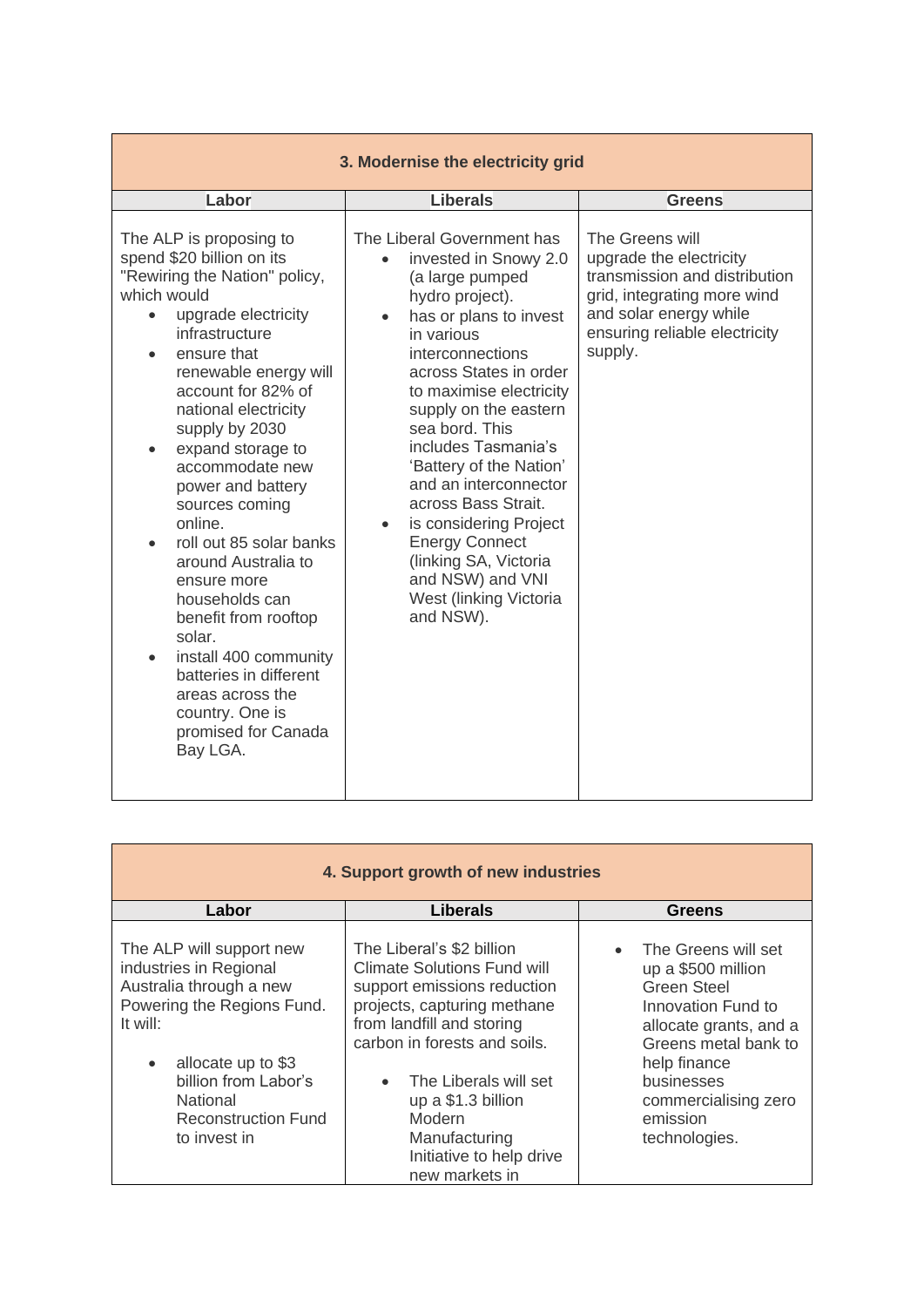| - green metals (steel,<br>alumina and<br>aluminium)<br>- clean energy<br>component<br>manufacturing<br>- hydrogen<br>electrolysers and fuel<br>switching<br>- agricultural methane<br>reduction.<br>establish a \$1 billion<br>Value-Adding in<br><b>Resources Fund</b><br>which will offer direct<br>investments and loan<br>guarantees in projects<br>that process and<br>increase the potential<br>market value of<br>Australia's raw<br>mineral resources<br>such as lithium,<br>nickel, copper and<br>cobalt. | minerals, electric<br>vehicle and battery<br>production.<br>The 2022-23 Budget<br>may include a \$200<br>million Accelerator<br>grants program, \$50<br>million to support<br>research and<br>development and an<br>updated industry<br>strategy for critical<br>minerals. | The Greens will help<br>$\bullet$<br>mining workers and<br>communities by<br>creating long-term,<br>sustainable industries<br>and ensuring people<br>do not lose work.<br>The Greens will drive<br>$\bullet$<br>new industries in<br>green hydrogen and<br>minerals processing,<br>ensuring Australia<br>becomes a renewable<br>superpower.<br>The Greens will<br>$\bullet$<br>ensure government<br>buys products made<br>by local workers<br>produced with clean,<br>green materials and<br>power.<br>The Greens will<br>$\bullet$<br>support households<br>and small businesses |
|--------------------------------------------------------------------------------------------------------------------------------------------------------------------------------------------------------------------------------------------------------------------------------------------------------------------------------------------------------------------------------------------------------------------------------------------------------------------------------------------------------------------|----------------------------------------------------------------------------------------------------------------------------------------------------------------------------------------------------------------------------------------------------------------------------|-----------------------------------------------------------------------------------------------------------------------------------------------------------------------------------------------------------------------------------------------------------------------------------------------------------------------------------------------------------------------------------------------------------------------------------------------------------------------------------------------------------------------------------------------------------------------------------|
|                                                                                                                                                                                                                                                                                                                                                                                                                                                                                                                    |                                                                                                                                                                                                                                                                            | to get off gas and<br>move to electric<br>alternatives through<br>grants of up to<br>\$25,000 and loans up<br>to \$100,000.                                                                                                                                                                                                                                                                                                                                                                                                                                                       |
|                                                                                                                                                                                                                                                                                                                                                                                                                                                                                                                    |                                                                                                                                                                                                                                                                            | The Greens will<br>$\bullet$<br>kickstart a household<br>battery boom through<br>grants up to \$10,000<br>and loans up to<br>\$50,000.                                                                                                                                                                                                                                                                                                                                                                                                                                            |
|                                                                                                                                                                                                                                                                                                                                                                                                                                                                                                                    |                                                                                                                                                                                                                                                                            | The Greens will work<br>$\bullet$<br>with States/Territories<br>to ban gas in new<br>housing<br>developments.                                                                                                                                                                                                                                                                                                                                                                                                                                                                     |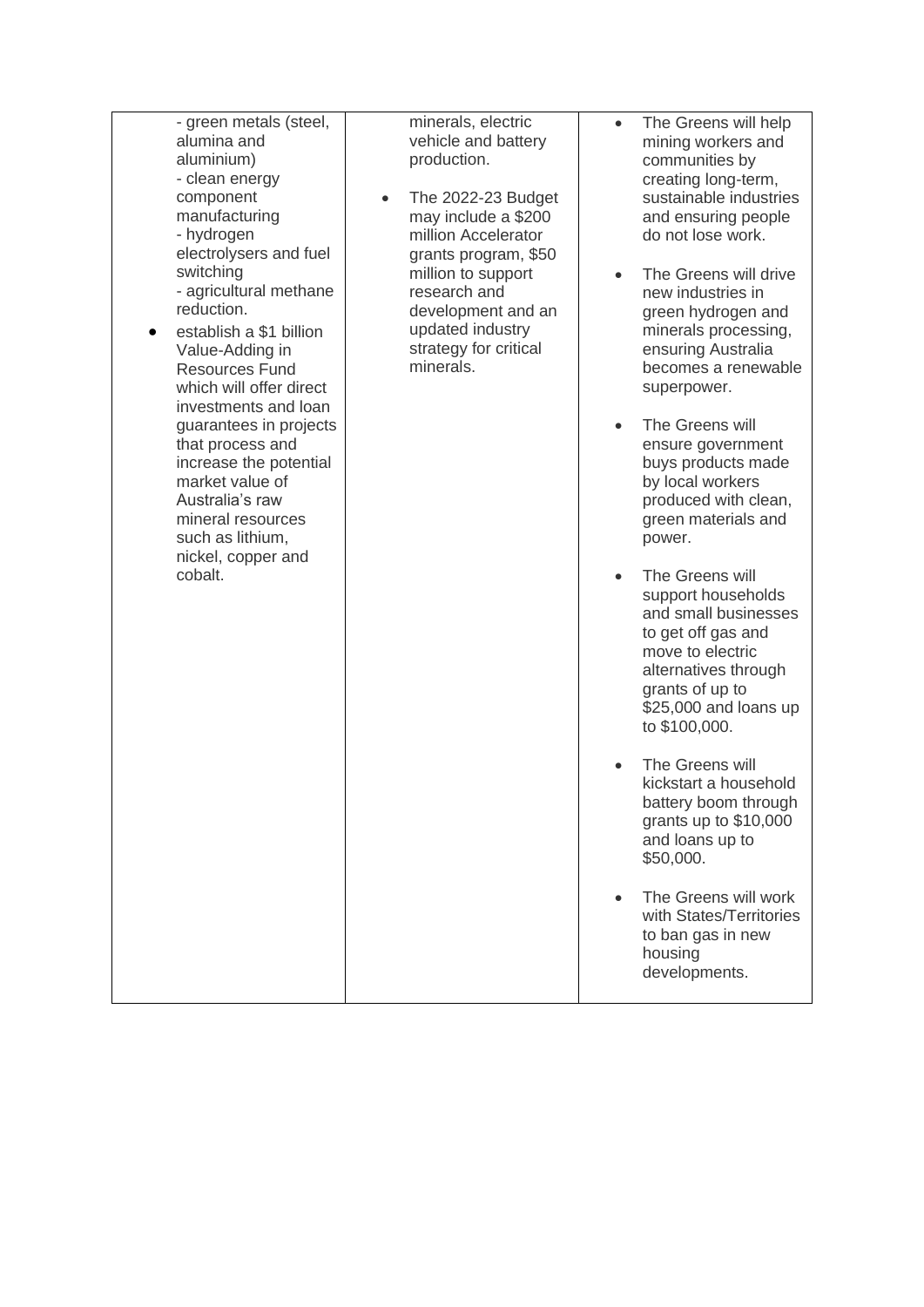| 5. Ensure training for new jobs                                                                                                                                                                                                                                                                                                                                        |                                                                                                                                                                             |                                                                     |
|------------------------------------------------------------------------------------------------------------------------------------------------------------------------------------------------------------------------------------------------------------------------------------------------------------------------------------------------------------------------|-----------------------------------------------------------------------------------------------------------------------------------------------------------------------------|---------------------------------------------------------------------|
| Labor                                                                                                                                                                                                                                                                                                                                                                  | <b>Liberals</b>                                                                                                                                                             | <b>Greens</b>                                                       |
| The ALP will                                                                                                                                                                                                                                                                                                                                                           | The Liberals have                                                                                                                                                           | Τ<br>he Greens will                                                 |
| invest \$100 million to<br>support 10,000 New<br>Energy<br>Apprenticeships,<br>available over 4<br>years.                                                                                                                                                                                                                                                              | increased apprenticeship<br>places with expanded wage<br>subsidies and direct<br>payments to apprentices of<br>up to $$5000 -$ the Hunter<br>Region is especially targeted. | ensure funds for re-skilling<br>workers into similar<br>industries. |
| apprentices who<br>choose to train in new<br>energy industries will<br>receive up to \$10,000<br>$-$ \$2,000 on<br>commencement, and<br>$$2,000$ a year for up<br>to four years<br>afterwards, including<br>on successful<br>completion.                                                                                                                               | Around 15,200 Hunter Valley<br>small businesses will have<br>access to a new 20% bonus<br>reduction for training and<br>upskilling their employees.                         |                                                                     |
| To tailor skills training<br>$\bullet$<br>to the specific needs<br>of new energy<br>industries, Labor will<br>also invest \$10 million<br>in a New Energy<br>Skills Program. Under<br>the Program, Labor<br>will work with the<br>States/Territories,<br>industry and unions to<br>ensure workers have<br>access to training<br>pathways that are fit-<br>for-purpose. |                                                                                                                                                                             |                                                                     |
| will develop a<br>mentoring program in<br>which experienced<br>workers in new<br>energy industries help<br>to train and support<br>new apprentices.                                                                                                                                                                                                                    |                                                                                                                                                                             |                                                                     |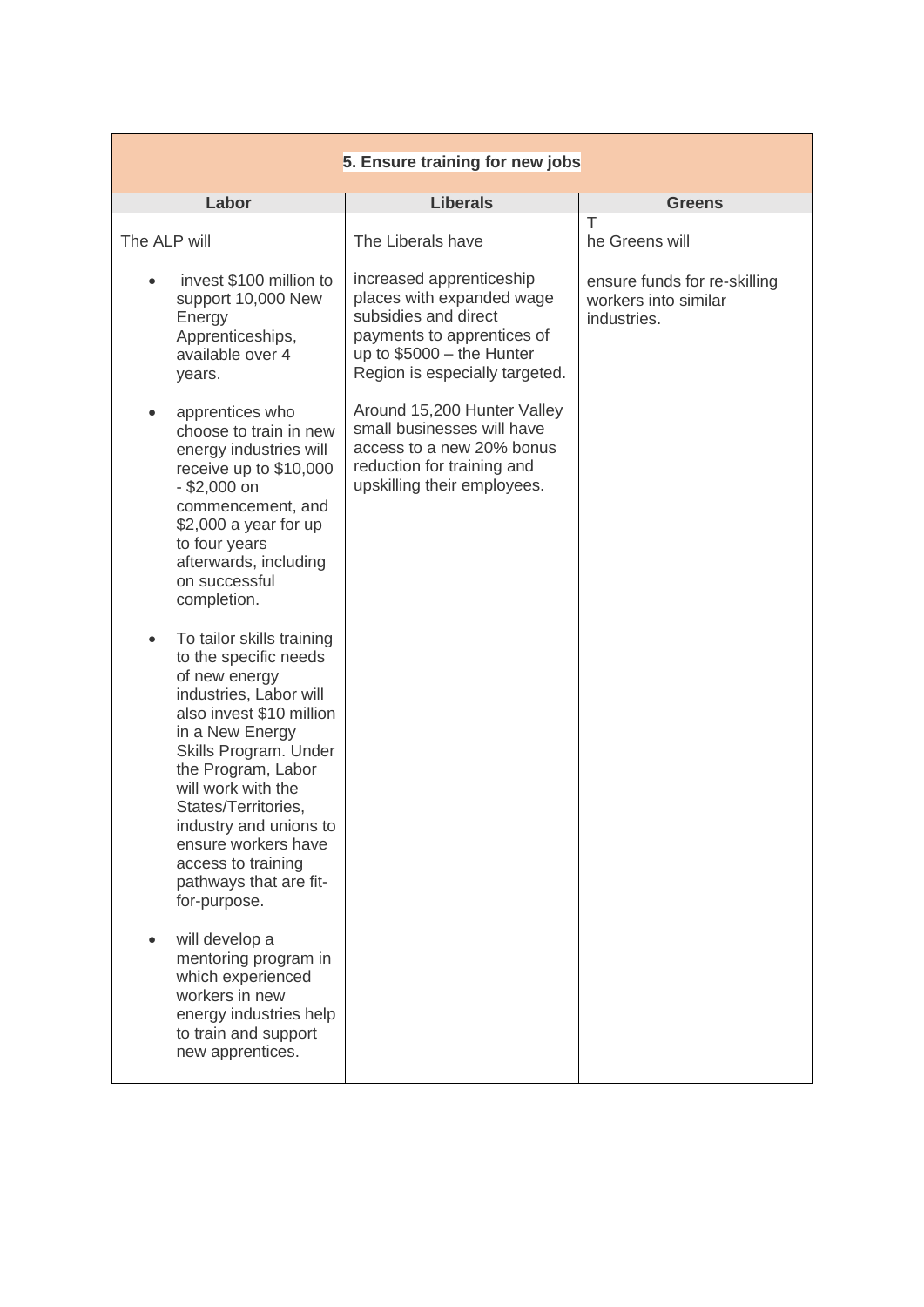| 6. Drive growth in electric vehicles and public transport services                                                                                                                                                                                                                                                                                                                                                                                                                                                                                                                                                                                                                                                                                                                                                                                                                                                                                                                                                                        |                                                                                                                                                                                                                                                                                                                                                                                                                                                                                                                                                                                                 |                                                                                                                                                                                                                                                                                                                                                                                                                                                                                                                                                                                                                                                                                                                                                                                                                                                                                                                                                                                                                                                                                                                                      |
|-------------------------------------------------------------------------------------------------------------------------------------------------------------------------------------------------------------------------------------------------------------------------------------------------------------------------------------------------------------------------------------------------------------------------------------------------------------------------------------------------------------------------------------------------------------------------------------------------------------------------------------------------------------------------------------------------------------------------------------------------------------------------------------------------------------------------------------------------------------------------------------------------------------------------------------------------------------------------------------------------------------------------------------------|-------------------------------------------------------------------------------------------------------------------------------------------------------------------------------------------------------------------------------------------------------------------------------------------------------------------------------------------------------------------------------------------------------------------------------------------------------------------------------------------------------------------------------------------------------------------------------------------------|--------------------------------------------------------------------------------------------------------------------------------------------------------------------------------------------------------------------------------------------------------------------------------------------------------------------------------------------------------------------------------------------------------------------------------------------------------------------------------------------------------------------------------------------------------------------------------------------------------------------------------------------------------------------------------------------------------------------------------------------------------------------------------------------------------------------------------------------------------------------------------------------------------------------------------------------------------------------------------------------------------------------------------------------------------------------------------------------------------------------------------------|
| Labor                                                                                                                                                                                                                                                                                                                                                                                                                                                                                                                                                                                                                                                                                                                                                                                                                                                                                                                                                                                                                                     | <b>Liberals</b>                                                                                                                                                                                                                                                                                                                                                                                                                                                                                                                                                                                 | <b>Greens</b>                                                                                                                                                                                                                                                                                                                                                                                                                                                                                                                                                                                                                                                                                                                                                                                                                                                                                                                                                                                                                                                                                                                        |
| The ALP will<br>develop a National<br><b>Electric Vehicle</b><br>Strategy, including<br>investment of \$251<br>million for an Electric<br>Car Discount, Under<br>this discount, Labor<br>will exempt electric<br>cars below the luxury<br>car tax threshold<br>(\$79,659 in 2021-<br>2022) from import<br>tariffs and fringe<br>benefits tax (a tax that<br>is levied when a car is<br>provided through<br>work for private use).<br>A \$50,000 EV will be<br>more than \$2000<br>cheaper as a result of<br>removing the import<br>tariff.<br>The fringe benefit tax<br>$\bullet$<br>emption for a \$50,000<br>EV car provided<br>through work<br>arrangements could<br>save employers up to<br>\$9000 per year.<br>This policy would be<br>reviewed in 3 years.<br>The community<br>battery program could<br>build up solar<br>electricity during<br>daylight hours and<br>used at night for<br>electric car charging.<br>improve electric<br>vehicle charging<br>infrastructure by<br>requiring<br>Commonwealth<br>funded road upgrades | The Liberals' Future Fuels<br>and Vehicles Strategy plan of<br>\$250 million (\$178 million of<br>new money) will<br>focus on public<br>$\bullet$<br>electric vehicle<br>charging and<br>hydrogen refuelling<br>infrastructure; heavy<br>and long distance<br>vehicle fleets; light<br>vehicle commercial<br>fleets; household<br>smart charging.<br>Plans to fund 50,000<br>$\bullet$<br>charging stations in<br>Australian homes to<br>encourage people to<br>buy EVs.<br>The plan does not<br>$\bullet$<br>include subsidies or<br>tax incentives that<br>would make EVs<br>more affordable. | The Greens will<br>assist people to buy<br>their first EV, reducing<br>cost by up to \$15,000<br>and provide cheap<br>finance for the<br>balance.<br>provide \$1.2 billion to<br>$\bullet$<br>manufacture electric<br>vehicles and<br>components in<br>Australia, building the<br><b>Australian EV</b><br>manufacturing<br>industry.<br>build a publicly owned<br>$\bullet$<br>EV fast charging<br>network.<br>electrify the<br>$\bullet$<br>Commonwealth fleet<br>by $2025 -$ which will<br>expand the second-<br>hand EV market.<br>end the sale of new<br>$\bullet$<br>petrol and diesel cars<br>from 2030<br>legislate strong<br>$\bullet$<br>vehicle pollution<br>standards to drive<br>down emissions.<br>increase funds for rail<br>and bus services by<br>an extra \$25 million<br>and \$500 million per<br>year into making<br>cycling and walking<br>safe and accessible.<br>The Greens will fund<br>thousands of new<br>electric buses.<br>the build of high-<br>$\bullet$<br>speed rail from<br>Melbourne to<br>Brisbane.<br>The Greens will invest in<br>getting freight onto rail and<br>cleaning up our truck fleets. |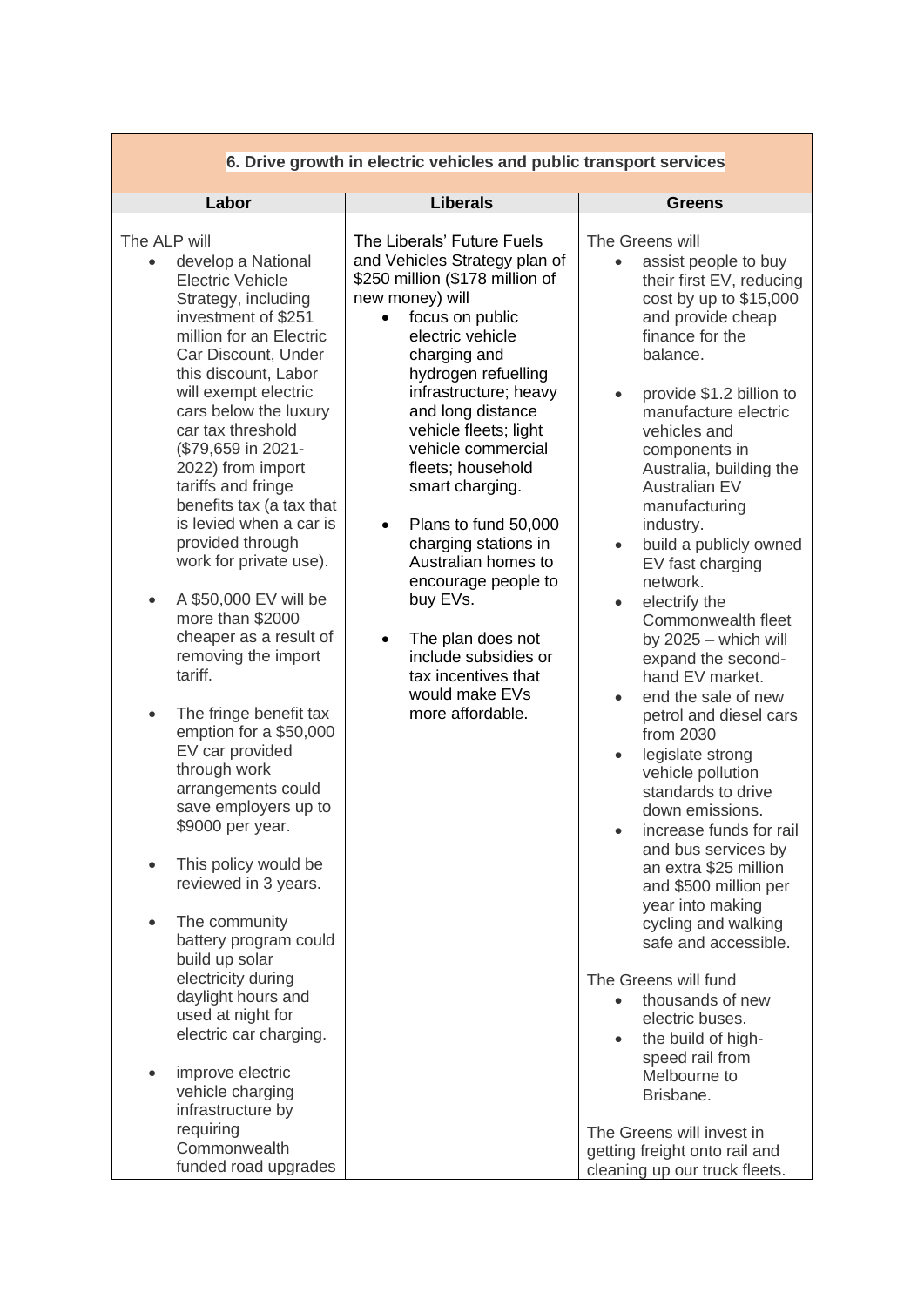| to incorporate<br>charging<br>infrastructure where<br>appropriate                                                                                                                                                                                  |  |
|----------------------------------------------------------------------------------------------------------------------------------------------------------------------------------------------------------------------------------------------------|--|
| review the National<br>$\bullet$<br><b>Construction Code.</b>                                                                                                                                                                                      |  |
| The ALP will not tighten<br>emission standards for oil-<br>based vehicles but<br>proposes to commit \$14<br>million over four years to<br>establish an emissions<br>testing program in Australia.                                                  |  |
| The ALP will contribute \$250<br>million and partner with the<br><b>WA State Government to</b><br>deliver a new electric vehicle<br>manufacturing facility,<br>commencing with 130 new<br>electric buses for the Perth<br>public transport system. |  |

 $\mathcal{L}^{\mathcal{L}}(\mathcal{L}^{\mathcal{L}}(\mathcal{L}^{\mathcal{L}}(\mathcal{L}^{\mathcal{L}}(\mathcal{L}^{\mathcal{L}}(\mathcal{L}^{\mathcal{L}}(\mathcal{L}^{\mathcal{L}}(\mathcal{L}^{\mathcal{L}}(\mathcal{L}^{\mathcal{L}}(\mathcal{L}^{\mathcal{L}}(\mathcal{L}^{\mathcal{L}}(\mathcal{L}^{\mathcal{L}}(\mathcal{L}^{\mathcal{L}}(\mathcal{L}^{\mathcal{L}}(\mathcal{L}^{\mathcal{L}}(\mathcal{L}^{\mathcal{L}}(\mathcal{L}^{\mathcal{L$ 

| 7. Protect our land, rivers and native animals                                                                                                                                                                                                                                                                                                                                                                                                                                                                                                                                             |                                                                                                                                                                                                                                                                                                                                                                                                                                                                                                                                                                                                                                                |                                                                                                                                                                                                                                                                                                                                                                                                                                                                             |
|--------------------------------------------------------------------------------------------------------------------------------------------------------------------------------------------------------------------------------------------------------------------------------------------------------------------------------------------------------------------------------------------------------------------------------------------------------------------------------------------------------------------------------------------------------------------------------------------|------------------------------------------------------------------------------------------------------------------------------------------------------------------------------------------------------------------------------------------------------------------------------------------------------------------------------------------------------------------------------------------------------------------------------------------------------------------------------------------------------------------------------------------------------------------------------------------------------------------------------------------------|-----------------------------------------------------------------------------------------------------------------------------------------------------------------------------------------------------------------------------------------------------------------------------------------------------------------------------------------------------------------------------------------------------------------------------------------------------------------------------|
| Labor                                                                                                                                                                                                                                                                                                                                                                                                                                                                                                                                                                                      | <b>Liberals</b>                                                                                                                                                                                                                                                                                                                                                                                                                                                                                                                                                                                                                                | Greens                                                                                                                                                                                                                                                                                                                                                                                                                                                                      |
| The Urban Rivers and<br>Catchments Program of \$200<br>million will provide grants for<br>community groups, local and<br>state government to fund<br>projects which<br>deliver improvements<br>to water quality and<br>the local environment<br>Create wetlands to<br>slow water flow and<br>filter stormwater<br>before it reaches our<br>rivers<br>Remove cement walls<br>$\bullet$<br>and return them to<br>natural riverbanks<br>Undertake<br>revegetation and tree<br>planting projects<br>Citizen science and<br>education projects for<br>pre-schoolers and<br>school age children. | The \$100 million Environment<br><b>Restoration Fund will</b><br>continue to help to<br>protect and restore<br>natural landscapes<br>restore waterways,<br>protect native animals<br>reduce litter improve<br>local parks.<br>Around \$1 billion is being<br>invested in Landcare<br>between 2018 and 2023.<br>This includes Land<br>Partnerships, to help protect<br>threatened species, restore<br>wetlands, and improve soil<br>health on farms.<br>The Liberal Government has<br>or is investing over \$2 billion<br>in its Reef 2050 Long-Term<br>Sustainability Plan, to<br>improve water quality, fight<br>crown of thorns starfish and | The Greens state that up to<br>24 million hectares of this<br>country may need to be re-<br>forested. The Greens will<br>end land clearing and<br>native forest logging<br>and create local<br>forestry jobs through<br>tree planting restoring<br>damaged forests and<br>habitats.<br>work with farmers to<br>increase carbon<br>sequestered on<br>private land, providing<br>new revenue streams<br>for farms.<br>The Greens will increase<br>indigenous ranger programs. |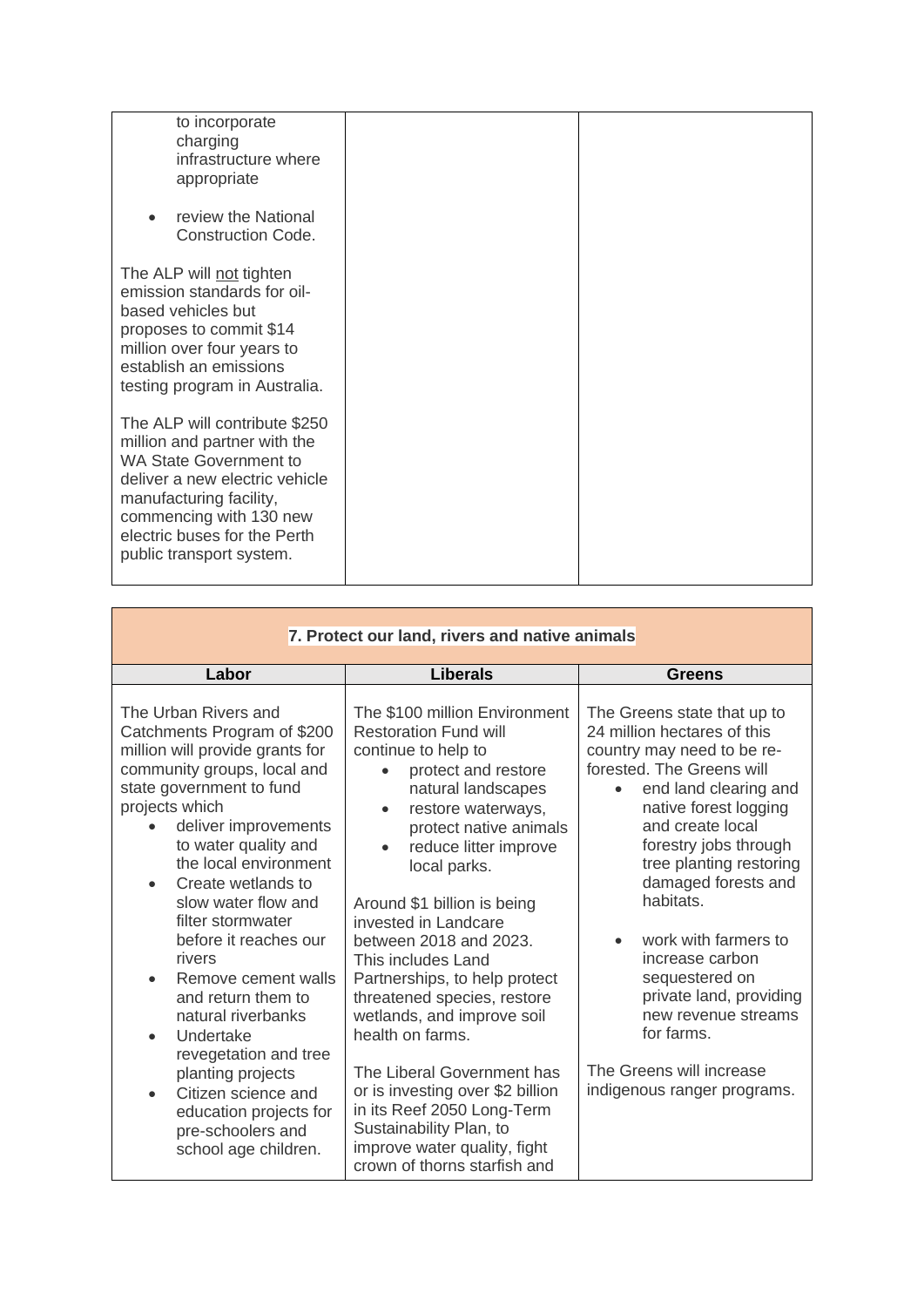| conduct research into       |  |
|-----------------------------|--|
| restoration and adaptation. |  |

| 8. Build resilience against natural disasters and other health impacts                          |                                                                                                                                                                                                                                                                                                                                                                                                                                                                                                   |                                                                                                                                                                                                                                                                                                                                                                                                           |
|-------------------------------------------------------------------------------------------------|---------------------------------------------------------------------------------------------------------------------------------------------------------------------------------------------------------------------------------------------------------------------------------------------------------------------------------------------------------------------------------------------------------------------------------------------------------------------------------------------------|-----------------------------------------------------------------------------------------------------------------------------------------------------------------------------------------------------------------------------------------------------------------------------------------------------------------------------------------------------------------------------------------------------------|
| Labor                                                                                           | <b>Liberals</b>                                                                                                                                                                                                                                                                                                                                                                                                                                                                                   | <b>Greens</b>                                                                                                                                                                                                                                                                                                                                                                                             |
| The ALP will establish a<br>national climate adaptation<br>plan and disaster recovery<br>plans. | Liberals will work on bushfire<br>preparedness:<br>Hazard reduction,<br>'sensible' land<br>clearing laws,<br>managing fuel loads<br>in national parks,<br>learning from<br>Indigenous<br>Australians, improving<br>technological<br>capability, law<br>enforcement to<br>prevent arson,<br>improving weather<br>forecasting tools,<br>better building codes,<br>community education<br>and information<br>programs and how<br>best to sustain our<br>extensive volunteer<br>fire-fighting effort. | The Greens will legislate to<br>make fossil fuel companies<br>pay compensation for<br>environmental damage.<br>Those funds will be re-<br>invested for improvements to<br>infrastructure such as flood-<br>proofing stormwater drains<br>and improving the capacity of<br>transport systems to handle<br>heatwaves.<br>The Greens will increase<br>funding for emergency<br>workers such as firefighters. |

## **Comments**

• According to the United Nations IPCC and a large consensus of scientific institutions, the world needs to cut its emissions by at least 50% by 2030 and reach net zero by 2050.

The IPCC accepts that some developing countries will emit greenhouse gases for longer, but states that developed countries such as Australia should have targets lower than the global average, and argues for net zero by 2035 in these cases.

- Both Liberals and Labor do not address the UN declaration in their policies. The two parties embrace emission reduction targets out of step with Paris targets, although Labor's policies are more ambitious.
- Labor and Liberals reject an economy-wide carbon trading scheme, although Labor's revamped Safeguard Mechanism could apply this principle to the companies with very high emitting levels. However, companies trading their products overseas will be exempt.
- Emissions from various sectors of the economy are increasing. Transport emissions in the last quarter jumped 12%. Emissions from industrial use were also higher.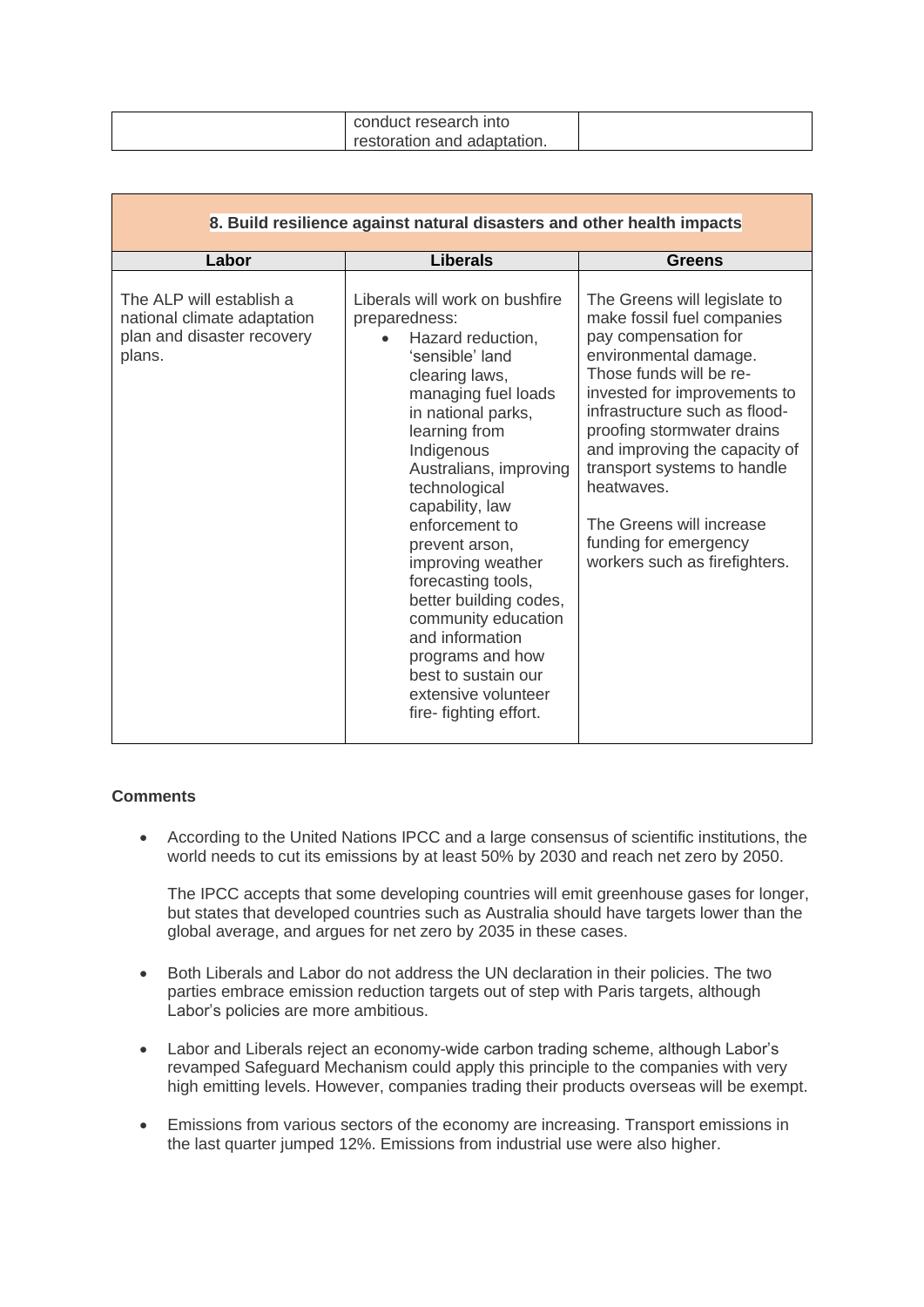- The ALP and Liberal Party have limited policy announcements for natural environments, including reforestation programs and no announcements to remove native logging have been identified. Habitat re-construction is critical for mitigating effects of climate extremes.
- Disaster planning and resilience building policies do not feature strongly in either Labor or Liberals policy announcements, and \$ commitments are not made.
- Serious climate policy should be consistent, not 'scatter-gun' and across the whole economy and society.
- The support for a gas-fired recovery is contradictory to any serious program for emissions reduction. There is scant evidence that carbon capture and storage can be commercially viable in sequestering huge amounts of carbon gases.
- Banks, insurance companies and investment house are abandoning the same fossil fuel companies that the 2 main parties champion. State and local governments and market forces are responsible for most of the climate action that has been taken in Australia.
- A government body (independent) similar to Gillard's Climate Commission would ensure that the government was acting in concert on climate, with environmental, energy, agriculture and industry policy, all set to support emission reduction efforts.
- "Brown" hydrogen production has higher emissions than the conventional use of coal, gas or oil for energy generation. Green hydrogen is the only hydrogen production method that is free of emissions.
- The Parliamentary Budget Office estimates it would cost \$40 billion for the Commonwealth to construct the power, transmission and storage facilities required for the Greens' proposal. Other parties' policies are yet to be costed.
- The Greens' proposal would effectively renationalise the electricity system, wiping energy retailers and some generators out of the market. There is no appetite from the Labor or Liberal Party to adopt a takeover of the national electricity market.
- Australians must decide between:
	- the Liberals who downplay UN and scientific evidence on temperature rise and the acidification of oceans. They promote an evolutionary, conservative approach in which the economy slowly adapts without adverse effects on Australian industry and their stakeholders. This approach will not reign in emissions, as claimed. No clarity or certainty is offered on reaching net zero by 2050.
	- Labor has the more comprehensive agenda for education and training in emerging industries.
	- The Labor Party takes a utilitarian approach, seeking to reassure the electorate that transition can be achieved smoothly, and with overall economic benefits. It seeks to make strong investments in renewable energy but it also supports continuation of fossil fuel exports. Its policies sit within a larger philosophy of incremental improvements in the lives of people. Their policies can be challenged as inadequate and focused more on election prospects than a vision for the future.
	- The Greens seek dramatic change based on the scientific evidence of the climate emergency. For a society that dislikes change, the message is about strong